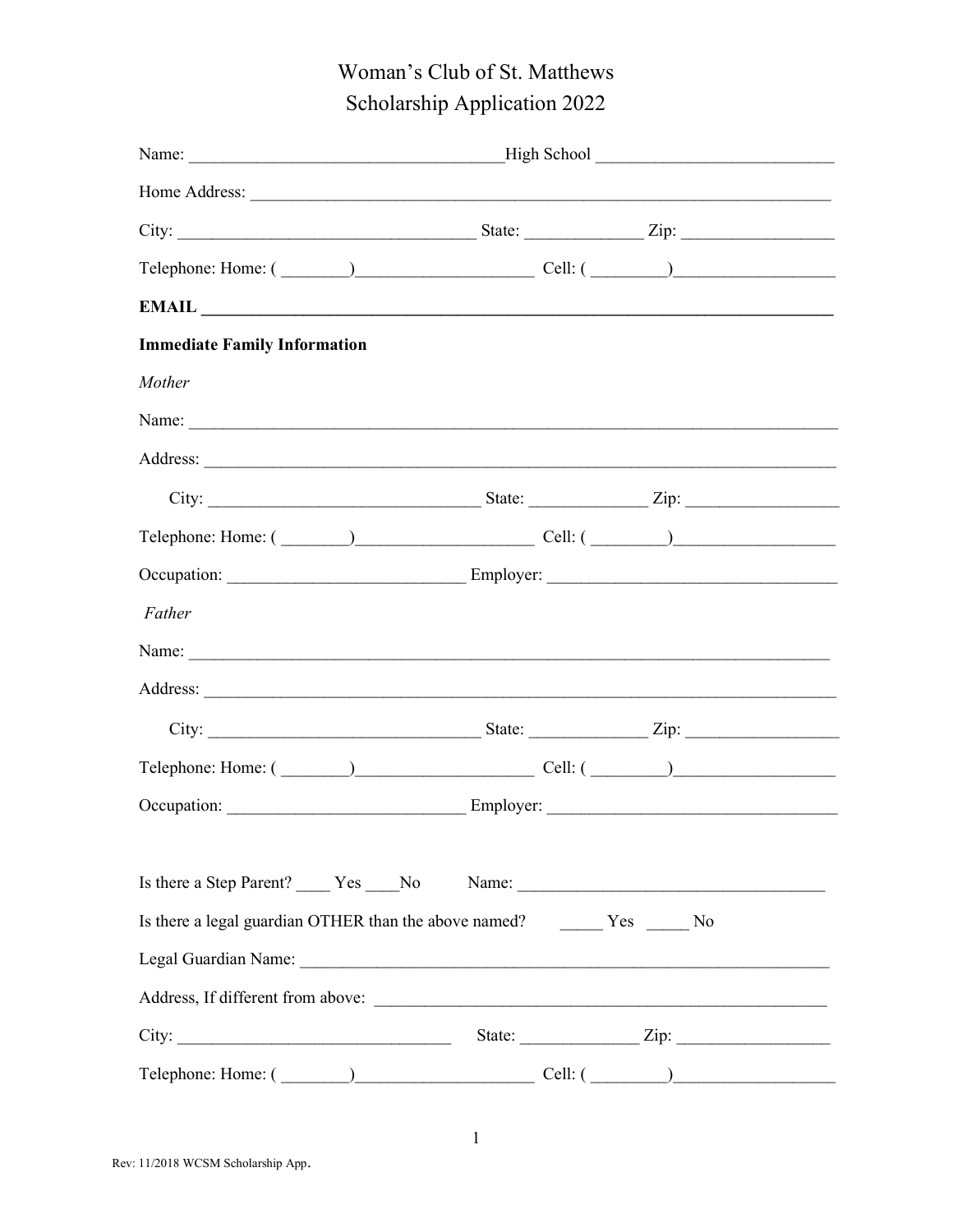## Siblings:

| Name                               | Age                                                       | School Attending                                                                                                                                                                                                                                                                     |
|------------------------------------|-----------------------------------------------------------|--------------------------------------------------------------------------------------------------------------------------------------------------------------------------------------------------------------------------------------------------------------------------------------|
|                                    |                                                           |                                                                                                                                                                                                                                                                                      |
| 1. ACT/SAT score                   |                                                           |                                                                                                                                                                                                                                                                                      |
| 2.                                 | Current Grade Point Average ______________                |                                                                                                                                                                                                                                                                                      |
| Please check all that apply.<br>3. |                                                           |                                                                                                                                                                                                                                                                                      |
|                                    | <b>International Baccalaureate Program:</b>               | Year(s):                                                                                                                                                                                                                                                                             |
| <b>Class Officer:</b>              | Office:                                                   | Year(s):<br><u> 1999 - Johann Barnett, f</u><br><u> 1989 - Jan Stein Stein Stein Stein Stein Stein Stein Stein Stein Stein Stein Stein Stein Stein Stein Stein Stein Stein Stein Stein Stein Stein Stein Stein Stein Stein Stein Stein Stein Stein Stein Stein Stein Stein Stein</u> |
| <b>Governors Scholar:</b>          |                                                           | $\frac{\text{Year(s)}}{\text{Year(s)}}$                                                                                                                                                                                                                                              |
| <b>Honor Roll:</b>                 |                                                           | $\frac{\text{Year(s)}}{1}$                                                                                                                                                                                                                                                           |
| <b>National Honors Society:</b>    |                                                           | $\frac{\text{Year(s)}}{\text{Year(s)}}$<br><u> La Carlo de la Carlo de la Carlo de la Carlo de la Carlo de la Carlo de la Carlo de la Carlo de la Carlo de l</u>                                                                                                                     |
| <b>Perfect Attendance:</b>         |                                                           | $\frac{\text{Year(s)}}{1}$                                                                                                                                                                                                                                                           |
| <b>Presidential Scholar:</b>       |                                                           | $\frac{\text{Year(s)}}{1}$<br><u> Listen de la provincia de la provincia de la provincia de la provincia de la provincia de la provincia de la </u>                                                                                                                                  |
| Other:                             |                                                           | Year(s):<br><u> La Carlo de la Carlo de la Carlo de la Carlo de la Carlo de la Carlo de la Carlo de la Carlo de la Carlo de l</u>                                                                                                                                                    |
|                                    |                                                           |                                                                                                                                                                                                                                                                                      |
|                                    | in which you participated in a leadership role.           | 4. List your top two (2) group extracurricular activities for the Junior & Senior years of school<br>Hours per week .                                                                                                                                                                |
|                                    | in which you were involved as a participant or supporter. | Hours per week .<br>5. List your top two (2) group extracurricular activities for the Junior & Senior years of school                                                                                                                                                                |
|                                    |                                                           |                                                                                                                                                                                                                                                                                      |
|                                    |                                                           | Hours per week                                                                                                                                                                                                                                                                       |
| 6.<br>above)                       |                                                           | List your top two (2) extracurricular activities for your high school career that you enjoyed<br>most or were most meaningful to you. (May be other than the ones you listed in #4 or #5                                                                                             |
|                                    |                                                           |                                                                                                                                                                                                                                                                                      |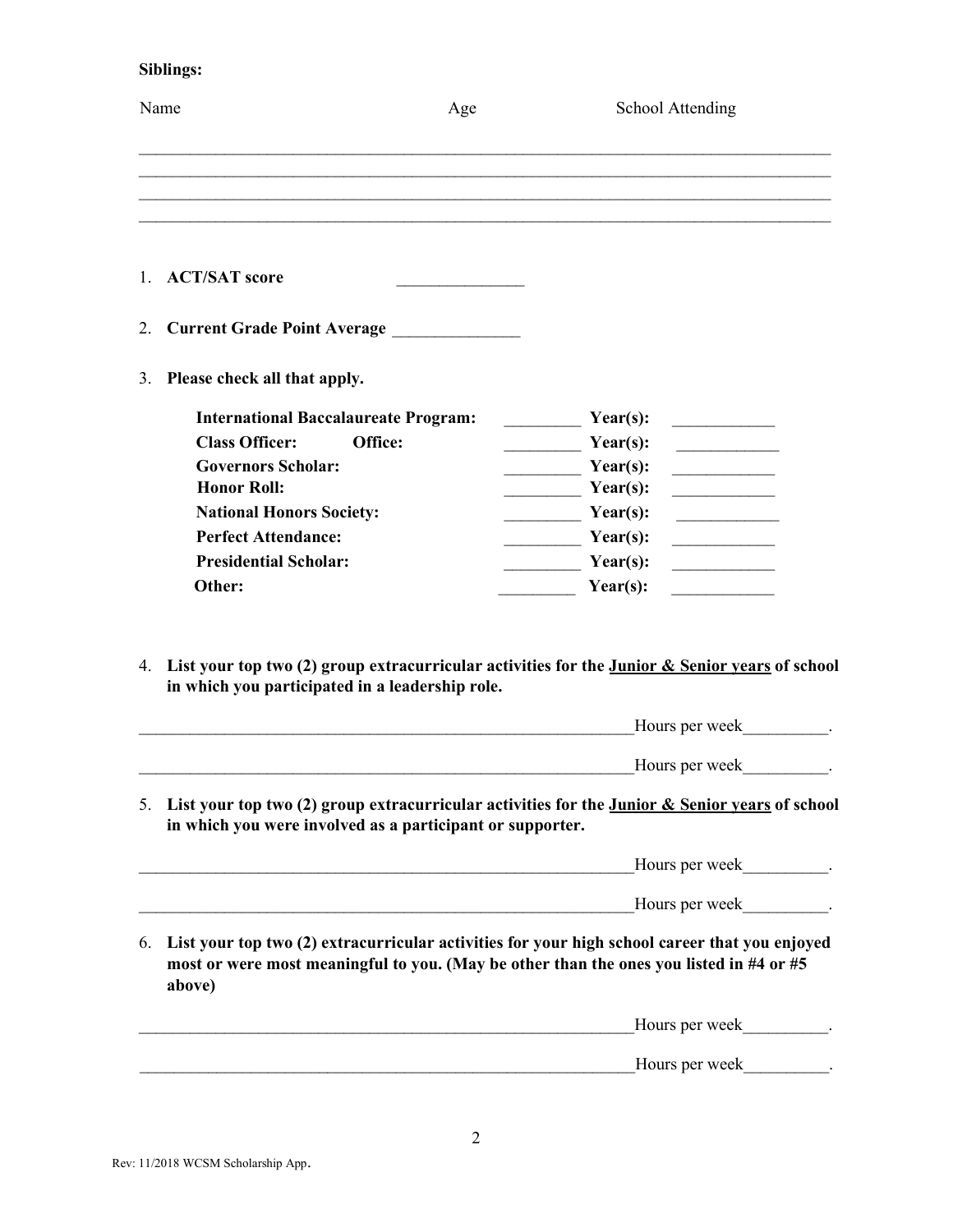7. List your top two (2) in-school or out-of-school activities during your high school years in which your personal performance has been instrumental in your development. (Examplesbut not limited to: Musical Instrument, Singing, Martial Arts, Gymnastics, Acting, Competitive Horseback Riding, Track & Field, Fencing, Dance, Competitive Dog Showing, ROTC, etc.)

| Hours per week .                                                                                                              |  |
|-------------------------------------------------------------------------------------------------------------------------------|--|
|                                                                                                                               |  |
| 8. List up to top three (3) athletic participations in your high school career.                                               |  |
| <u> Andreas Andreas Andreas Andreas Andreas Andreas Andreas Andreas Andreas Andreas Andreas Andreas Andreas Andr</u>          |  |
|                                                                                                                               |  |
| and the control of the control of the control of the control of the control of the control of the control of the              |  |
| 9. List your volunteerism in the past two (2) years.                                                                          |  |
|                                                                                                                               |  |
|                                                                                                                               |  |
| Hours per week                                                                                                                |  |
| Hours per week                                                                                                                |  |
| 10. List your top three (3) special awards earned in high school.                                                             |  |
|                                                                                                                               |  |
|                                                                                                                               |  |
| 11. Do you currently have an afterschool job? Yes ______ No _______                                                           |  |
|                                                                                                                               |  |
|                                                                                                                               |  |
| How many hours per week do you work?                                                                                          |  |
| 12. Name of teacher receiving your Teacher Evaluation Recommendation form:                                                    |  |
|                                                                                                                               |  |
| 13. List any college scholarships that you have been awarded.                                                                 |  |
| Value                                                                                                                         |  |
| Value<br><u> 2000 - 2000 - 2000 - 2000 - 2000 - 2000 - 2000 - 2000 - 2000 - 2000 - 2000 - 2000 - 2000 - 2000 - 2000 - 200</u> |  |
|                                                                                                                               |  |
|                                                                                                                               |  |